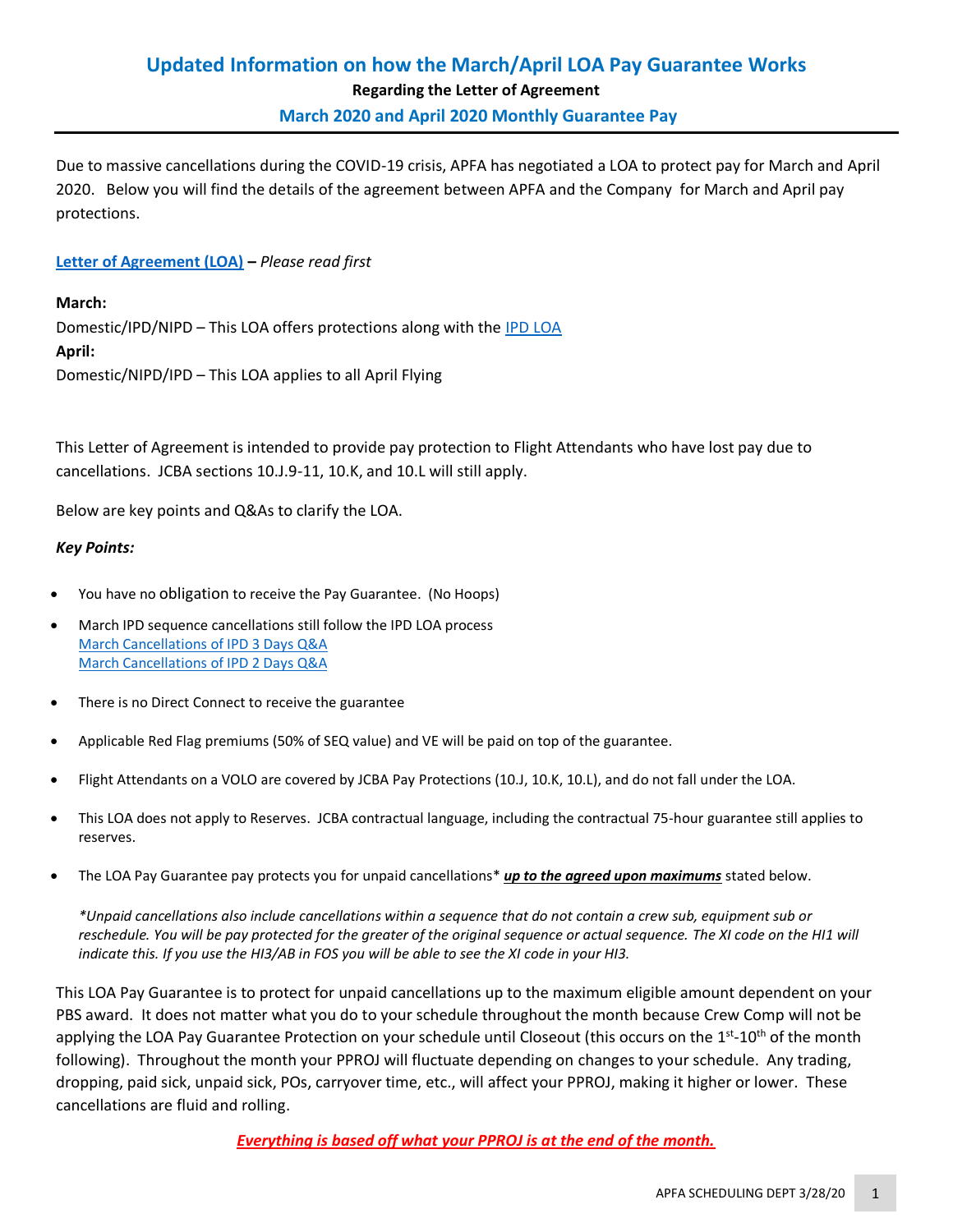#### **MARCH: In the Letter of Agreement, the agreed upon levels are as follows based on your PBS Bid Award:**

A Flight Attendant will have a March guarantee (*up to a maximum of 75:00*) based on the value of the PBS original line value for NIPD/Domestic\*.

| <b>PBS Original Line Value Hours</b> | <b>March/April Pay Guarantee</b>        |
|--------------------------------------|-----------------------------------------|
| Equal or Greater than 75.00 hours    | <b>75.00 Hours</b>                      |
| Between 71.00-74.59 hours            | <b>71.00 Hours</b>                      |
| Less than 71.00 hours                | PBS Original Line Value minus 5.00 hrs. |

*\*FAs with IPD Cancellations need to follow the IPD Cancellations LOA process signed March 12 for pay protection on the IPD cancellations. (See Key Points on page 1)*

#### **APRIL: In the Letter of Agreement, the agreed upon levels are follows based on your PBS Bid Award:**

A Flight Attendant will have an April guarantee (*up to a maximum of 75:00*) based on the value of the PBS original line value.

| <b>PBS Original Line Value Hours</b> | <b>March/April Pay Guarantee</b>        |
|--------------------------------------|-----------------------------------------|
| Equal or Greater than 75.00 hours    | <b>75.00 Hours</b>                      |
| Between 71.00-74.59 hours            | <b>71.00 Hours</b>                      |
| Less than 71.00 hours                | PBS Original Line Value minus 5.00 hrs. |

**Premiums are not paid on the LOA Pay Guarantee protections. They are paid on cancellations with a crew sub, equipment sub, or reschedule in accordance with 10.J.10, 10.K, and 10.L.**

| <b>Premiums Paid on</b>                                                        |                     |  |  |
|--------------------------------------------------------------------------------|---------------------|--|--|
| <b>Vacation</b>                                                                | + Premiums          |  |  |
| Last Sequence/Last Series (10.L)                                               | + Premiums          |  |  |
| <b>Cancellations with:</b><br>Crew Sub, Equipment Sub, or Reschedule (10.J.10) | +Premiums           |  |  |
| Illegal Thru No Fault (10.K)                                                   | +Premiums           |  |  |
| <b>LOA Pay Guarantee Cancellations</b>                                         | No Premiums Applied |  |  |

**You will find your PBS Bid Award on CrewPortal, under the monthly tab. Click PBS, and then click on the Award tab.**

| log out<br>- 41<br>$\left( \frac{1}{2} \right)$<br><b>American Airlines</b> |                                                                                                                                                |                                                               |                                     |  |             |                      |  |                           |
|-----------------------------------------------------------------------------|------------------------------------------------------------------------------------------------------------------------------------------------|---------------------------------------------------------------|-------------------------------------|--|-------------|----------------------|--|---------------------------|
| <b>Seniority</b>                                                            | 59.4% (965 of 1625)                                                                                                                            | Dashboard                                                     | Days Off Pairing Line Reserve Layer |  |             |                      |  | <b>Award</b> Standing Bid |
| <b>April 2020</b>                                                           |                                                                                                                                                | View Reason Report<br>Layer: L1 Off: 23 Credit: 68:03 Premium |                                     |  | n: PRM 0:00 | <b>PBS Bid Award</b> |  |                           |
|                                                                             | $1 \cdot \cdot \cdot \cdot 6 \cdot \cdot \cdot \cdot \cdot 13 \cdot \cdot \cdot \cdot \cdot 20 \cdot \cdot \cdot \cdot 27 \cdot \cdot \cdot 1$ |                                                               |                                     |  |             |                      |  |                           |

*Waiving carryover in PBS does not affect what will be in your PPROJ.*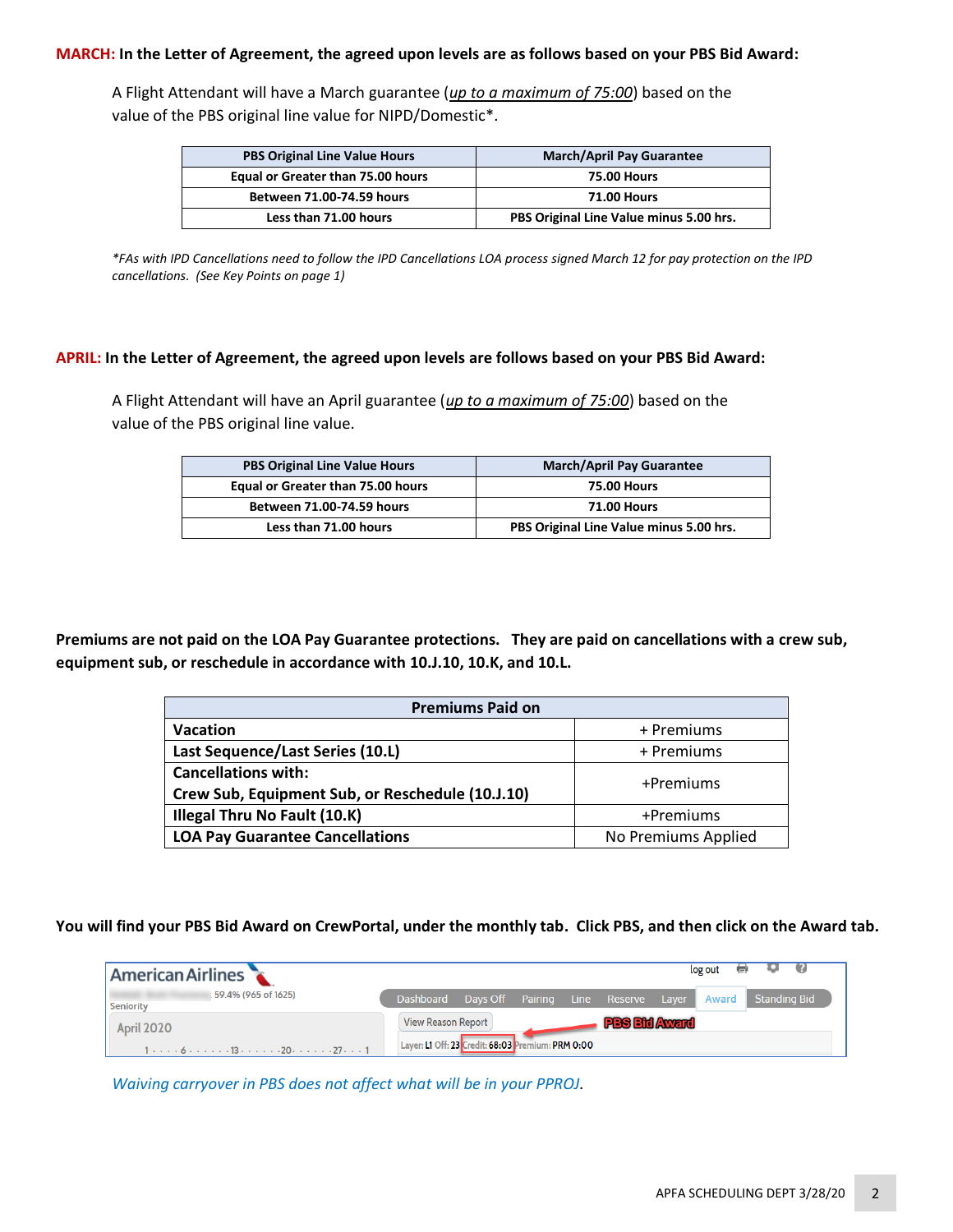**You will find your PPROJ in the header of your HI1 or in CrewPortal in the FOS Screens Section. The PPROJ is the Pay Projection of your monthly activity and includes all paid time (Pay and Credit & Pay No Credit), excluding VE and Red Flag Pay.**

| <b>CrewPortal</b>                                                                                                                            | MONTH ENDING 01MAY20 AS OF 28MAR20/2016                                                                                                                                                                                                                                                     | $SC-Y$      |
|----------------------------------------------------------------------------------------------------------------------------------------------|---------------------------------------------------------------------------------------------------------------------------------------------------------------------------------------------------------------------------------------------------------------------------------------------|-------------|
| ര<br><b>FOS Screens</b>                                                                                                                      | $91 -$<br>ASG 0<br>Н<br>$\mathbf{B}$                                                                                                                                                                                                                                                        | <b>NWAV</b> |
| Current Month Schedule - (HI1) 4<br>Last/Next Month Schedule - (HI2)<br>Current SK/VC Accrual - (HISK)<br>Last Year SK/VC Accrual - (HISK/L) | $PNC \t0.00$<br><b>RSVCOT</b><br>DO 16<br>PROJ 76.51 GTD 0.00 PPROJ 76.51<br>PMAX 115.00 TTS MMAX 115.00 MTHLY FLEX<br>0.00<br>$0.00$ ADJ $0.00$ PENDING N<br><b>GUAR ORIG</b><br>D EXP 0.00 I EXP 0.00 MISC EXP 0.00<br>0.00<br><b>PREM N</b><br>LANG -<br>LAST 14013/24 13906/26 13973/27 |             |

## **Elements in your PPROJ Hours that measure against your LOA Pay Guarantee:** *(May increase your PPROJ)*

*Not an all-inclusive list. You will see the pay reflected in the GTTL column of the HI1*

- TTS/UBL Pick-ups/trades (TT,OT)
- ETB Pick-ups/trades
- Original PBS Awarded Sequence
- Paid Cancellations
- Vacation (VX, VC)
- Location Delay (LE)
- Red Flag SEQ Pay &Credit (not the additional 50% Red Flag Premium)
- Last Seq/Last Series (LS)
- Paid Sick (SK, PS)
- Paid FMLA (IS, FS, FV, IV)
- Bereavement (BR)
- Jury Duty (JD)
- Special Assignment (SA)
- Paid Removal codes: (XR, FI, 13, ON, MC, 7D, ES, etc.)

*(VE and Red Flag premium do not get added to your PPROJ)*

#### **Elements in your PPROJ hours that do not measure against your LOA Pay Guarantee:** *(Will decrease your PPROJ)*

#### *Not an all-inclusive list.*

- TTS/UBL Drops
- ETB Drops
- Unpaid Cancellations (XI)
- Miss Trips (TM, MT, CM)
	- PO
- Unpaid Sick (US)
- Unpaid FMLA
- PO
- Unpaid Removal codes: (RM, 15, QD, X1, etc.)

*(VE and Red Flag premium do not get added to your PPROJ)*

**At the conclusion of the month,** *during Closeout***, Crew Comp will look to see if your PPROJ or LOA Pay Guarantee is greater:**

- **If the PPROJ is greater than the LOA Pay Guarantee maximum:**
	- $\triangleright$  Crew Comp will take no further action and you are paid what is in your PPROJ
- **If your PPROJ is less than the LOA Pay Guarantee maximum:**
	- ➢ Crew Comp will look back at your schedule and look for *unpaid cancellations only*
	- ➢ Crew Comp will pay protect for the unpaid cancellations *up to the max* of your LOA Pay Guarantee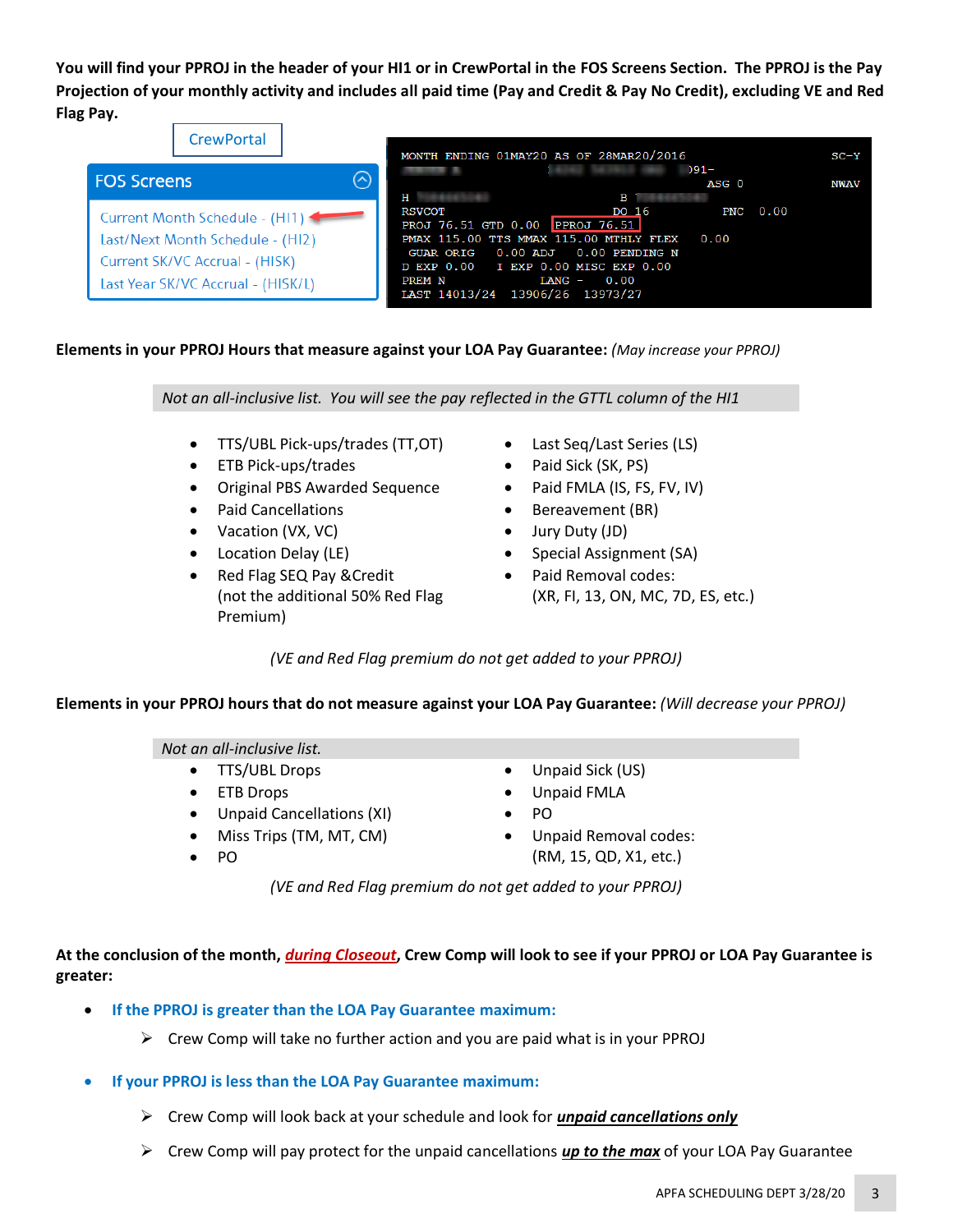When your PPROJ goes up your LOA Pay Protection will go down. The LOA Pay Guarantee only protects you *up to* the LOA Pay Guarantee maximum. The unpaid cancellation hours will be your gauge to how much of a LOA Pay Guarantee up to the eligible maximum will affect what you are paid.

*Example 1: PBS Award 60 hrs/LOA Pay Guarantee 55 hrs*

You have 30 hours in your PPROJ and 30 hours in unpaid cancellations. If you add 30 + 30 = 60 and compare to your LOA Pay Guarantee, you will be protected for 25 hours because it is *up to* the LOA Pay Guarantee.

## *Example 2:*

| <b>PBS Bid Award</b> | <b>LOA Pay Guarantee</b> | <b>Unpaid Cancellations</b> |
|----------------------|--------------------------|-----------------------------|
| 90.00 hrs            | 75.00 hrs                | 45.00 hrs                   |





**Any changes to your PPROJ have the same effect as above.**

## **Red Flag:**

Red Flag Premium (not the red flag sequence) is paid on top of the LOA Pay Guarantee regardless of where your PPROJ is.

## *Red Flag Premium is 50% of the value of the Red Flag sequence.*

| <b>Examples</b>                                                      |                       |                                             |  |                                              |
|----------------------------------------------------------------------|-----------------------|---------------------------------------------|--|----------------------------------------------|
| Red Flag Sequence Value Included in PPROJ                            |                       | Red Flag Sequence Pay not Included in PPROJ |  |                                              |
| 5 hour Sequence                                                      |                       | =                                           |  | 2.30 hours Red Flag Pay above LOA Guarantee  |
|                                                                      | 10 hour Sequence<br>= |                                             |  | 5.00 hours Red Flag pay above LOA Guarantee  |
| =<br>7.30 hours Red Flag Pay above LOA Guarantee<br>15 hour Sequence |                       |                                             |  |                                              |
| 20 hour Sequence                                                     |                       | =                                           |  | 10.00 hours Red Flag Pay above LOA Guarantee |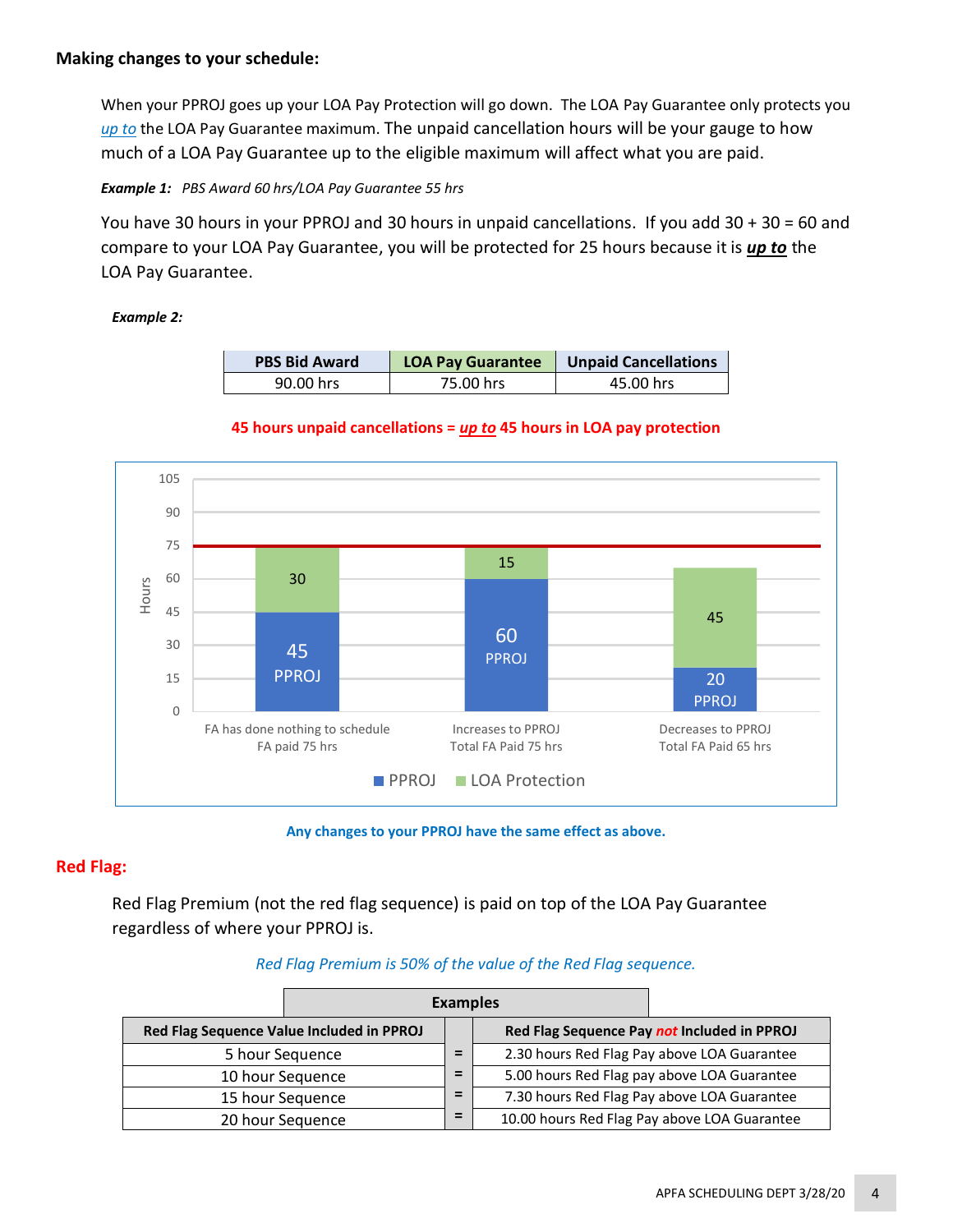## **Red Flag**

The Red Flag Sequence measures against your LOA Pay Guarantee because it is included in the PPROJ. The Red Flag Premium shows on your HI1 underneath the sequence (shown as REDFLAG PAY), but it does *not* reflect in the PPROJ. It is paid above the LOA Pay Guarantee.

| <b>PBS Bid Award</b> | <b>LOA Pay Guarantee</b> | <b>Unpaid Cancellations</b> |
|----------------------|--------------------------|-----------------------------|
| 90.00 hrs            | 75.00 hrs                | 40.00 hrs                   |

#### **40 hours unpaid cancellations =** *up to* **40 hours in LOA pay protection**



## **Last Sequence/Last Series**

Last Sequence is your last sequence on your schedule, regardless of where it falls within the month. You are pay protected for the Last Sequence. Last Series is a series of sequences that do not have a calendar day in between. You are pay protected for any sequences in this series and that value is added to your PPROJ.

| <b>PBS Bid Award</b> | <b>LOA Pay Guarantee</b> | <b>Unpaid Cancellations</b> |
|----------------------|--------------------------|-----------------------------|
| 65.00 hrs            | 60.00 hrs                | 30.00 hrs                   |



#### **30 hours unpaid cancellations =** *up to* **30 hours in LOA pay protection**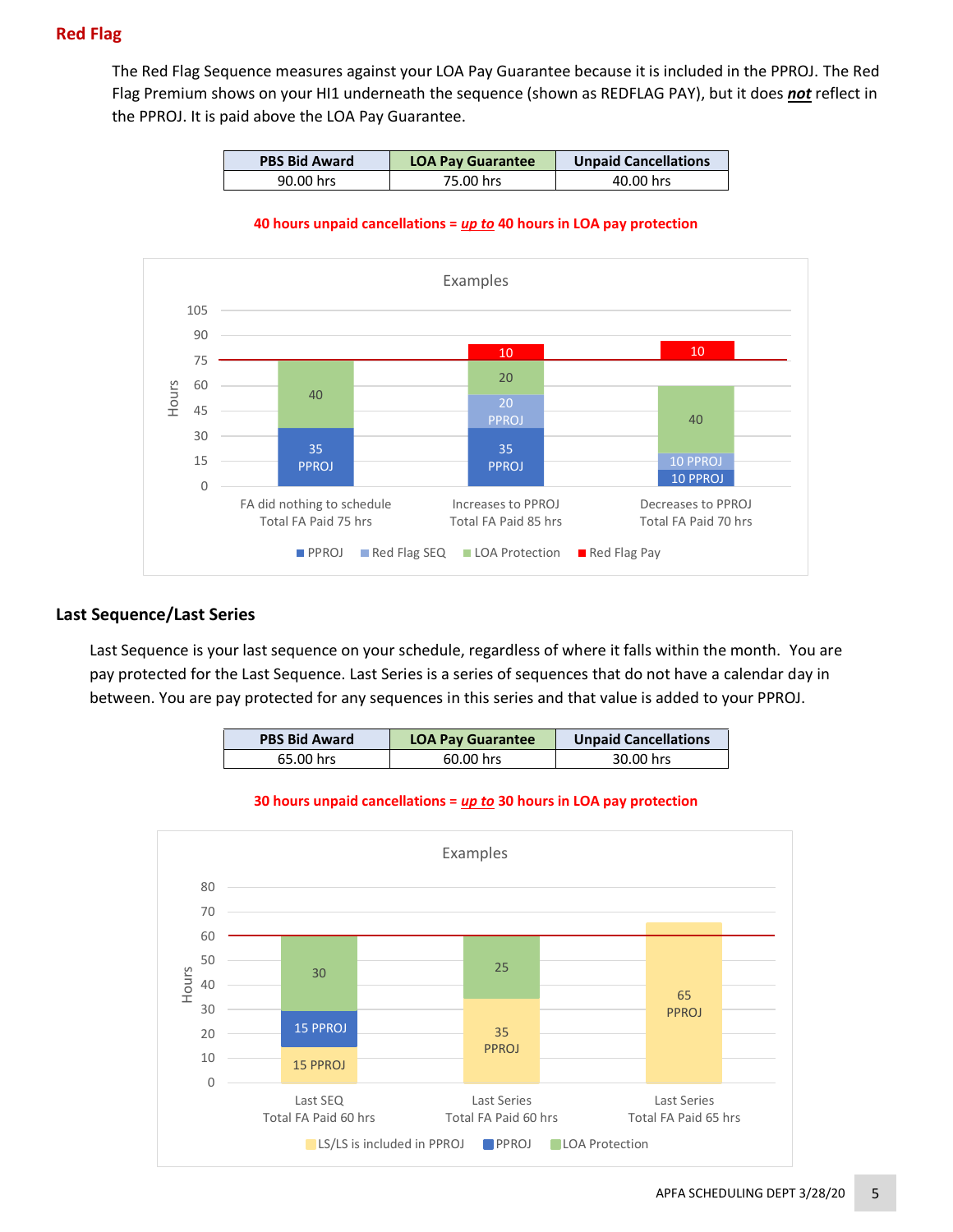## **Double Dipping**

Section 10.E.3.m states*: A Lineholder may conduct TTS transactions that would result in actual flying on a day(s) pay protected by any other portion of Section 10. The Lineholder will receive pay and credit for such time*. *The Company's position is that any ETB transaction on a pay protected calendar day will negate the pay protection for the entire sequence. We do not agree with this and are in continued discussions to resolve this disagreement.*

The ability to double dip may be limited depending on your PPROJ situation. Remember everything in the PPROJ measures against your LOA Pay Guarantee.





## **Partial Cancellations with CrewSub are removed with an XR code**

Partial cancellations with crew substution (10.J.10) is not programmed in FOS to capture the full pay protection until closeout. The removal code XR shows the partially cancelled sequence value minus the cancelled legs. We have continiously asked for this programming to be corrected, however to date it is not. You need to be aware of the portion of the value not showing to know your accurate PPROJ. The missing time is considered part of your PPROJ since it is a paid cancellation and *not* part of the unpaid cancellations.

| <b>HI1 with an XR Removal Code</b>                                |  |  |  |  |
|-------------------------------------------------------------------|--|--|--|--|
| 28J61 XR OT *31514 FA5 E2634                                      |  |  |  |  |
| 5.05<br>X1253<br>$0.00 \quad 0.00$                                |  |  |  |  |
| 5.05 PT 5.05<br>AB                                                |  |  |  |  |
| CXDRMVL - SEE LEG DETAIL                                          |  |  |  |  |
| HI3 of XR Removed SEO                                             |  |  |  |  |
| HS5/5/31514/28MAR«                                                |  |  |  |  |
| SEO 31514 BASE ORD SEL 1216 DOM 787                               |  |  |  |  |
| FA5 STEW S<br>EMP NBR XXXXXX                                      |  |  |  |  |
| REMOVE DUE TO CXDRMVL                                             |  |  |  |  |
| DT EO FLT STA DEP M STA ARR AC FLY GTR<br>GRD ACT                 |  |  |  |  |
| SKB 28 CE 2634 ORD 0955 SFO 1250<br>4.55AA                        |  |  |  |  |
| $D/P$ SKD 0.00 P/C 4.55D TL 4.55                                  |  |  |  |  |
| HALF DAY COUNT SFO 3                                              |  |  |  |  |
| SKD ONDUTY 6.10 ODL 9.40<br>PPROJ is                              |  |  |  |  |
| SI 0855/28 RLS 1305/28                                            |  |  |  |  |
| missing 4.55<br>SKB 28 B9 1253 SFO 2345 ORD 0604 4.19             |  |  |  |  |
| until closeout<br>D/P SKD 4.19 P/C 0.46G TL 5.05                  |  |  |  |  |
| SKD ONDUTY 5.34                                                   |  |  |  |  |
| SI 2245/28 RLS 0619/2                                             |  |  |  |  |
| $U/S$ 0.00                                                        |  |  |  |  |
| <mark>TL 10.00</mark> TAFB<br>$P/C$ 5.41<br>21.24<br>SEO SKD 4.19 |  |  |  |  |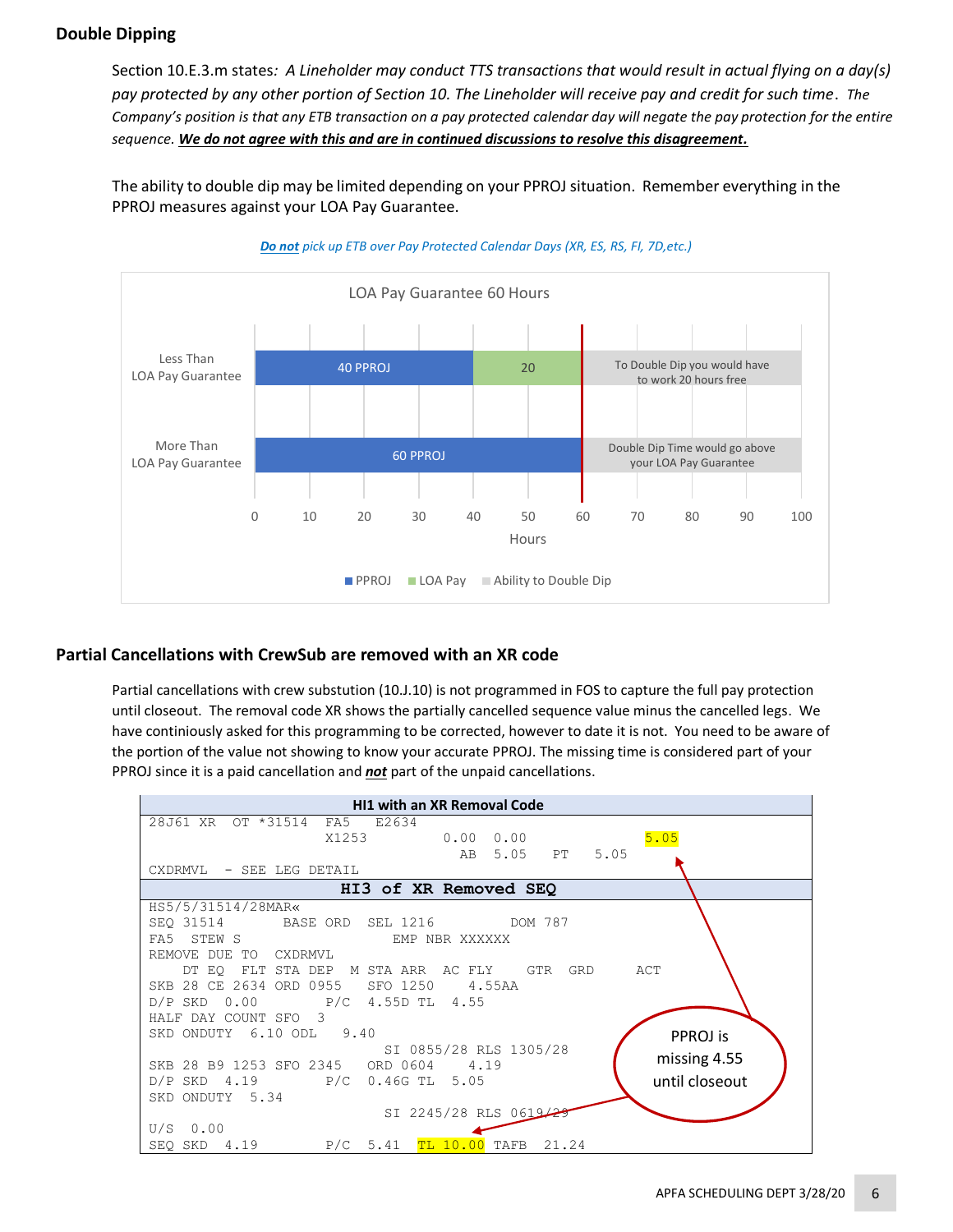## **Additional Examples:**

## **Unpaid Sick and Personal Days (PO) Effect on PPROJ**

Unpaid sick or taking POs will affect your PPROJ and decrease it same as dropping trips or anything that decreases your PPROJ. Remember the LOA Pay Guarantee only pay protects you for unpaid cancellations up to the LOA Pay Guarantee Maximum depending on your PBS award.

| <b>PBS Bid Award</b> | <b>LOA Pay Guarantee</b> | <b>Unpaid Cancellations</b> |
|----------------------|--------------------------|-----------------------------|
| 90.00 hrs            | 75.00 hrs                | 45.00 hrs                   |

#### **45 hours unpaid cancellations =** *up to* **45 hours in LOA pay protection**



#### **Being Paid Above the LOA Pay Guarantee**

Any time you pick up will go into your PPROJ. If your PPROJ brings you over the LOA Pay Guarantee you will be paid above the LOA Pay Guarantee.

| <b>PBS Bid Award</b> | <b>LOA Pay Guarantee</b> | <b>Unpaid Cancellations</b> |
|----------------------|--------------------------|-----------------------------|
| 90.00 hrs            | 75.00 hrs                | 45.00 hrs                   |

#### **45 hours unpaid cancellations =** *up to* **45 hours in LOA pay protection**